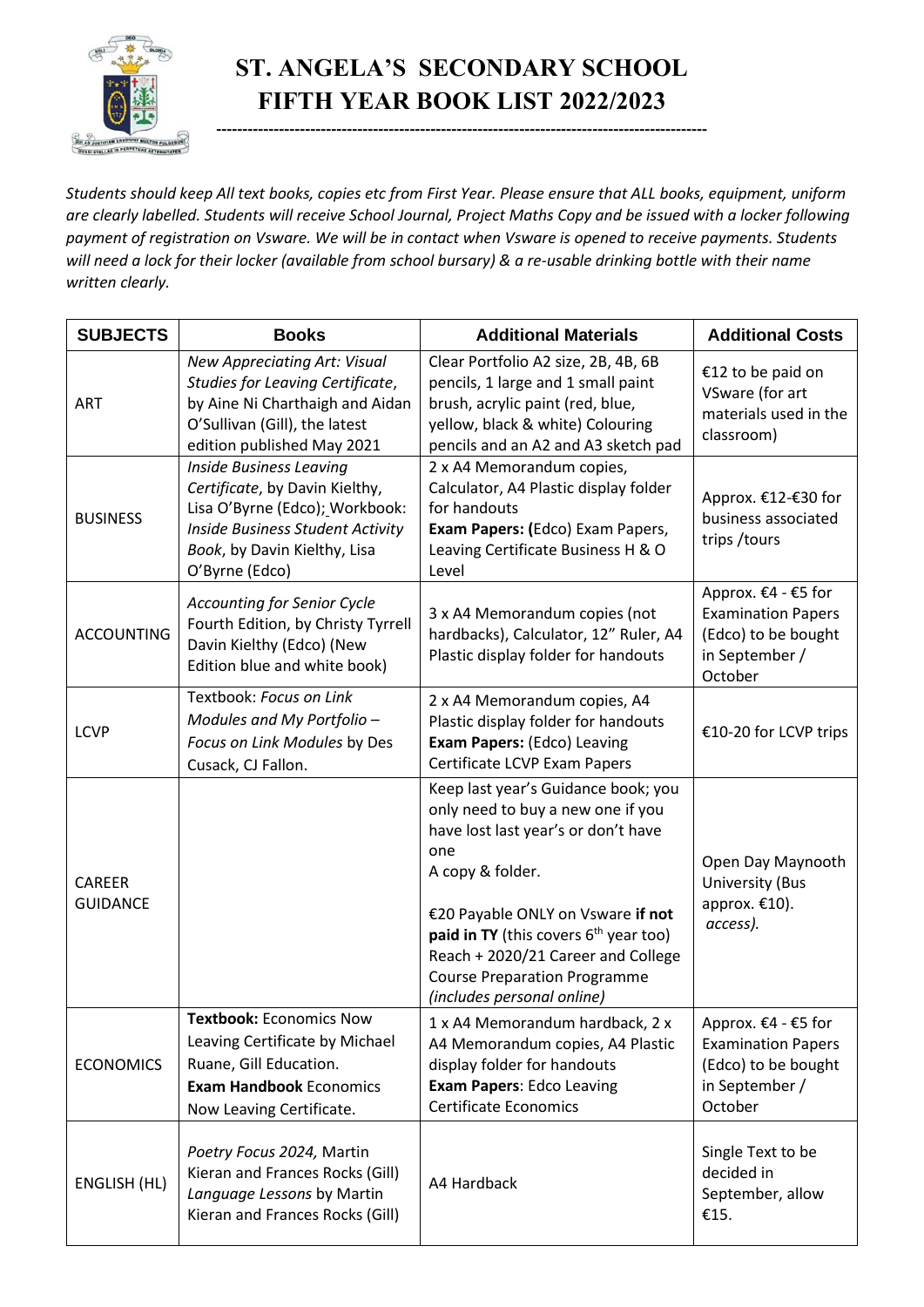| <b>SUBJECTS</b>                 | <b>Books</b>                                                                                                                                                                                                | <b>Additional Materials</b>                                                                                                                                                                                                         | <b>Additional Costs</b>                                     |
|---------------------------------|-------------------------------------------------------------------------------------------------------------------------------------------------------------------------------------------------------------|-------------------------------------------------------------------------------------------------------------------------------------------------------------------------------------------------------------------------------------|-------------------------------------------------------------|
| ENGLISH (OL)                    | Verse 2024 by David Hopkins<br>(educate.ie), Language Lessons<br>by Martin Kieran and Frances<br>Rocks (Gill)                                                                                               | Hardback A4 copy                                                                                                                                                                                                                    | Single Text to be<br>decided in<br>September, allow<br>€15. |
| <b>FRENCH</b>                   | Tout va bien (Folens), 3rd<br>edition; Bien Dit (3rd Edition)                                                                                                                                               | A4 hardback & 2 small copies                                                                                                                                                                                                        |                                                             |
| <b>GEOGRAPHY</b>                | Geography Today, Book 1, Core<br>Units 1, 2, 3                                                                                                                                                              | Two A4 hardbacks, 1 A4 size<br>softback copy,<br>Exam Papers (Edco) when available                                                                                                                                                  |                                                             |
| <b>HISTORY</b>                  | Sovereignty and Partition,<br>Ireland 1912 to 1949 by M.E.<br>Collins (Edco),<br>Movements for Reform, Ireland<br>1870 to 1914 by M.E. Collins<br>(Edco)                                                    | A4 hardback                                                                                                                                                                                                                         |                                                             |
| <b>HOME</b><br><b>ECONOMICS</b> | Leaving Certificate Complete<br>Home Economics (2 <sup>nd</sup> Edition<br>2020) & Food Studies<br>Assignment Guide and Exam<br>Skill Builder Workbook by<br>Leanne Gillick and Laura Healy<br>(Educate.ie) | A4 hardback Copy, Apron, 2 Tea<br>towels, Small hand towel, Large<br>lunchbox for Cookery                                                                                                                                           |                                                             |
| <b>IRISH</b>                    | Fiúntas Nua (H.L.), Fuinneamh<br>Nua (O.L.) Edco<br>Higher Level Only - An Triail                                                                                                                           | A4 hardback copy, Folder with<br>pockets, A4 Refill pad, 2 small copies                                                                                                                                                             |                                                             |
| <b>MATHS</b>                    | Higher Level: Active Maths 4<br>Books 1 and 2, 2 <sup>nd</sup> Edition<br>(Folens)<br>Ordinary Level: Active Maths 3,<br>2 <sup>nd</sup> Edition (Folens)                                                   | Keep: Casio Scientific Calculator,<br>Mathematical Set and Log Tables,<br>A4 Maths copies will be issued upon<br>Registration                                                                                                       |                                                             |
| <b>MUSIC</b>                    | Course A Scores: J. S. Bach,<br>Tchaikovsky, Barry & Queen<br>scores (available ONLY in John<br>Palmer). Leaving Cert Workbook<br>- Course A (Blue)                                                         | A4 Folder with plastic pockets, A4<br>Manuscript copy (hardback if<br>possible)                                                                                                                                                     |                                                             |
| P.E.<br>(Compulsory)            |                                                                                                                                                                                                             | Plain navy tracksuit ends available<br>only from our school suppliers (K-<br>Sport), a red dry-fit breathable polo<br>shirt with St. Angela's crest. School<br>half-zip recommended.<br>Suitable supportive white soled<br>runners. |                                                             |
| L.C. P.E.<br>(Exam)             | Winning Formula by Hilary<br><b>Fitzgerald and Deirdre Colfer</b><br>(Gill Education)                                                                                                                       | School PE uniform as above<br>1 A4 Hard back copy<br>1 A4 Soft back copy                                                                                                                                                            |                                                             |
| <b>RELIGION</b><br>(Non-exam)   |                                                                                                                                                                                                             | All Students (Non exam) - Keep A4<br>hardback copy and Cardboard folder<br>from TY                                                                                                                                                  |                                                             |